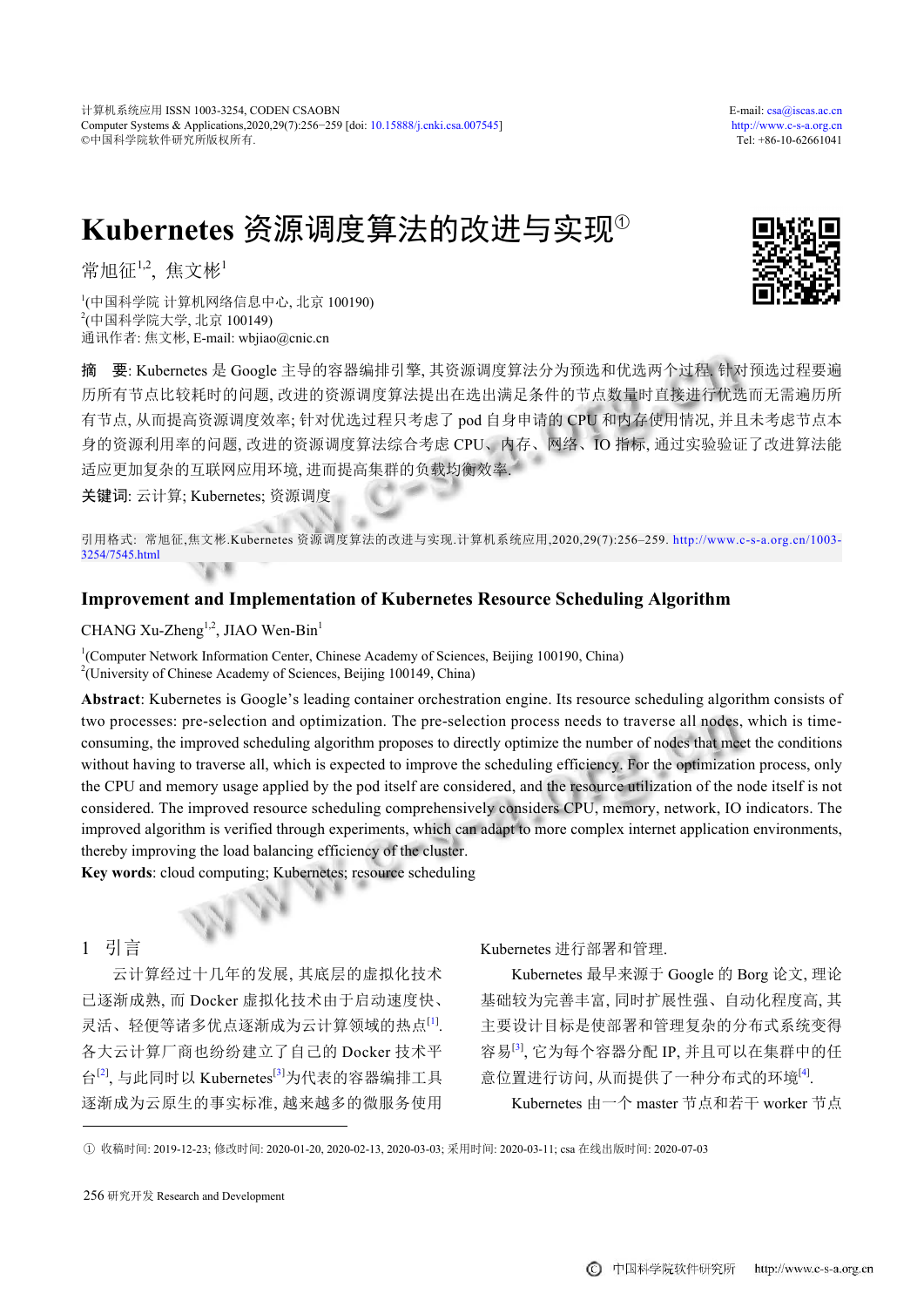组成, master 是整个 Kubernetes 集群中的控制节点, 包 括 api server、kube-scheduler、controller-manager 三个 组件, 其中 api server 负责接收客户端请求, kubescheduler 负责对 Kubernetes 中的原子调度单元 pod 进 行调度, controller-manager 对 Kubernetes 中的控制器 进行管理, worker 节点是工作节点, 用来运行具体的 pod. Kubernetes 负责将用户的应用打包为的异构的分 布式应用程序, 从而使其在一组虚拟机上可用, 因此, 在这种情况下要解决的一个重要的问题就是调度或放 置这些容器化应用程序到一组主机上. 在提交部署应 用程序时, 编排系统需要考虑应用程序的特定约束, 尽 可能充分的利用各种计算资源, 提高集群的负载均衡, 从而降低企业的成本[\[5](#page-3-4)].

Kubernetes 的资源调度算法由于扩展性较好, 逐渐 成为国内外学者研究的热点. 以往的资源调度算法仅 仅关注优选过程, 对预选过程关注较少, 且优选过程未 考虑网络利用率资源指标, 不能很好的提高集群的负 载均衡效率, 且资源利用率的计算方法也较为复杂. 本 文对 Kubernetes 资源调度算法中的预选和优选过程都 进行了改进, 且在优选过程中使用了新的资源利用率 计算方式, 并且加入了网络利用率这一新的指标, 以最 大程度的提高整个集群的负载均衡效率.

# 2 Kubernetes 默认的资源调度算法<sup>[\[6](#page-3-5)]</sup>

Kube-scheduler 是 Kubernetes 的集群调度器, 它根 据用户创建的 pod 请求为 pod 找到一个合适的节点运 行在其上面<sup>[[7](#page-3-6)]</sup>, 这就是调度 pod 的过程. Kubernetes 的 调度过程分为两部分, 分别是预选和优选过程.

预选过程是根据用户提交的 yaml 文件, 遍历所有 node, 过滤掉不符合用户定义要求的节点, 例如用户定 义的 pod 标签要求使用带有 SSD 硬盘的节点, 那么显 然 kube-scheduler 就不会把该 pod 调度到非 SSD 节点 上. 通过分析 Kubernetes 源码可知, 其内置的部分预选 函数有: CheckNodeCondition, 即检查节点是否正常, NoDiskConflict, 即检测磁盘不能冲突, PodToleratesNode Taints, 即检查 pod 是否可以容忍节点上的污点等等.

优选过程则是为预选过程选择出的每个节点打分, 本文基于 Least Requested Priority 和 Balanced Resource Allocation 两种原始的算法进行, 这两种算法得分为[0, 10]中的整数, 并且每种算法都有一个权重, 默认为 1<sup>[[8\]](#page-3-7)</sup>. 其中 Least Requested Priority 的设计思想为: node 上

的 CPU 和 memory 空闲比例的和越大, 则当前节点得 分越高, 这不难理解, 因为 CPU 和内存空闲比例越大 代表当前节点可以容纳更多 pod, 不会挤占资源占用率 高的节点, 有利于提高整个集群的资源利用率和负载 均衡, 其计算公式为:

$$
score = \left[\frac{(Ccpu - Rcpu)}{Ccpu} * 10 + \frac{(Cmem - Rmem)}{Cmem} * 10\right] / 2
$$
\n(1)

而 Balanced Resource Allocation 设计思想为计算 CPU 和内存利用率之间的差值, 差值越小, 说明 CPU 和内存使用越均衡, 从而得分越高, 其计算公式为:

$$
score = \left[1 - abs\left(\frac{Rcpu}{Ccpu} - \frac{Rmem}{Cmem}\right)\right] * 10
$$
 (2)

其中, *Rcpu* 代表节点上已申请的 CPU 使用量与当前 pod 申请的 CPU 容量之和, *Rmem* 代表节点上已申请 的内存使用量与当前 pod 申请的内存容量之和, *Ccpu* 和 *Cmem* 分别代表节点总的 CPU 容量和内存容量.

## 3 改进的资源调度算法

从以上分析可以看出, Kubernetes 默认的算法的预 选过程要遍历所有节点, 当节点过多会导致预选耗时 严重, 因此可以在预选过程中只选出满足条件的节点 个数即可, 而无需轮询所有节点, 因为节点的资源利用 率是随时变化的, 我们关注的是集群的最终均衡效率, 而不是中间的某一个状态, 轮询所有节点后再打分并 不代表最终结果最优. 同时优选过程只考虑了 CPU 个 和内存利用率, 而未关注节点本身的网络利用率, 磁盘 利用率等指标, 而当今的互联网应用纷繁复杂, 仅靠 CPU 和内存指标显然无法反应出集群的整体情况. 下 文将对优选过程进行改进, 对节点的 CPU、内存、网 络、磁盘等指标综合考量, 以改进现有的优选过程算 法模型.

## **3.1** 算法设计

针对优选过程, 改进的资源调度算法整体思想是 合理调度 pod 以提高整个集群的负载均衡效率, 而对 于负载均衡效率的计算, 张玉芳等学者[\[9\]](#page-3-8)在考虑节点本 身性能的前提下, 提出了基于负载权值的计算方法, 使 用该文献的方法进行负载的计算. 同时谭莉等[[8\]](#page-3-7)提出的 考虑节点的性能的算法虽然加上了节点性能的考虑, 但对于互联网应用来说, 网络利用率也是不可忽略的 因素, 因此本文在原有的负载均衡计算上加入网络利

Research and Development 研究开发 257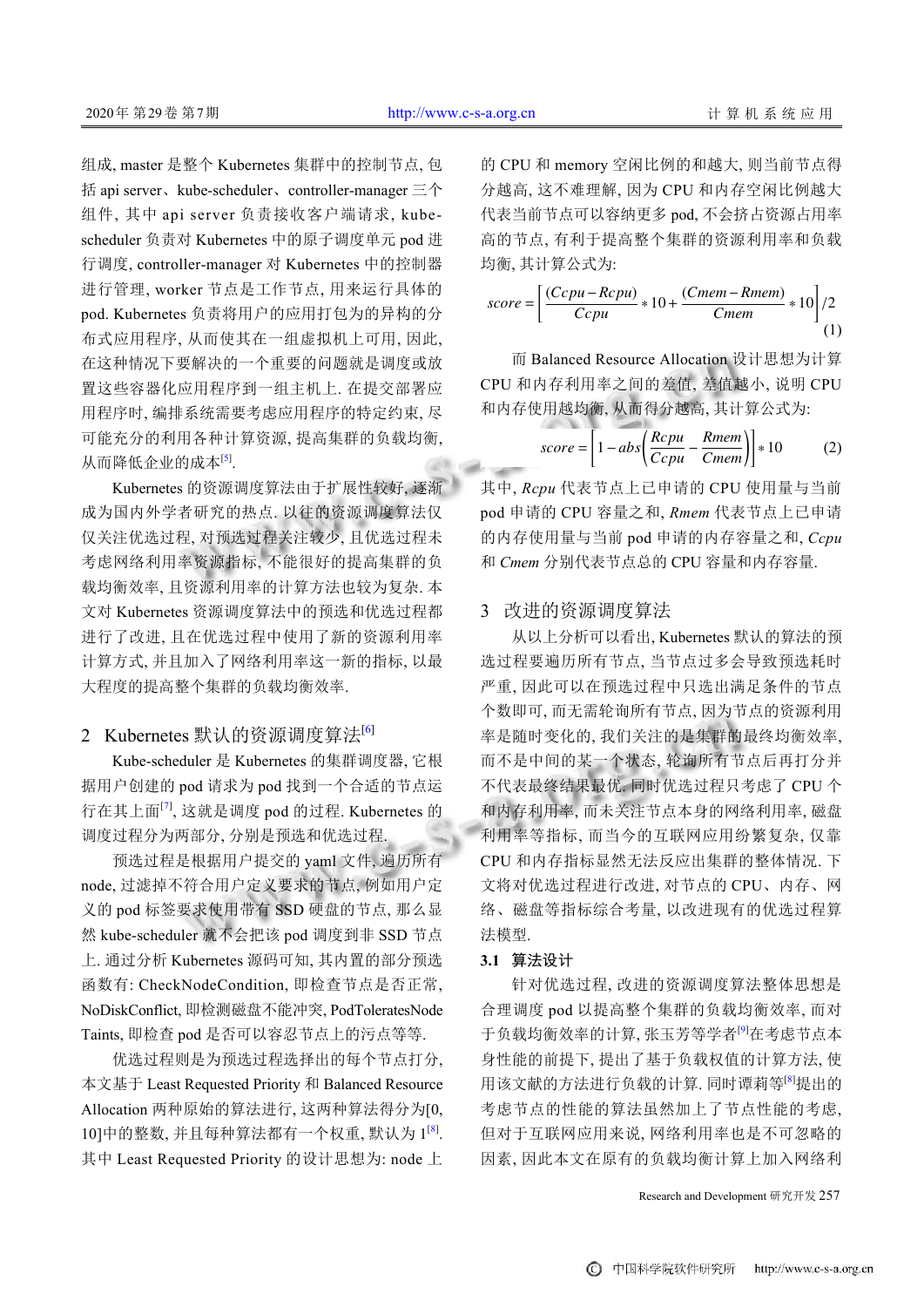用率指标, 把 CPU、内存、网络、磁盘 IO 四个维度数 据综合考量计算最终得分. 计算公式为:

$$
score = \left(1 - \frac{L(i)}{S(i)}\right) * 10\tag{3}
$$

其中, *L*(*i*) 表示节点负载, *S*(*i*) 表示节点性能.

*L*(*i*) 的计算公式为:

$$
L(i) = L(c) + L(m) + L(n) + L(d)
$$
 (4)

其中, *L*(*c*) 表示 CPU 利用率, *L*(*m*) 表示内存利用率, *L*(*n*) 表示网络利用率, *L*(*d*) 表示磁盘利用率.

*S*(*i*) 的计算公式为:

$$
S(i) = n * S(c) + S(m) + S(n) + S(d)
$$
 (5)

其中, *n* 为 CPU 核数, *S*(c) 表示 CPU 频率, *S*(*m*) 表示内 存容量, *S*(*n*) 表示网络速率, *S*(*d*) 表示磁盘 IO 速率.

#### **3.2** 算法流程

3.2.1 获取节点资源指标

在本实验中, 使用两个脚本 computeL.sh 和 computeS.sh 分别统计 worker 节点的 CPU、内存、网 络、磁盘利用率和 CPU 核数、内存容量、网络速 率、磁盘读写速率, 分别表示资源利用率和节点性能. 3.2.2 实现 Kubernetes 自定义调度器

在 Kubernetes 官方文档中, 给出了 3 种实现自定 义调度器的方法[\[10\]](#page-3-9): (1) 修改原有的 scheduler 模块并重 新编译; (2) 重新实现自己的调度器模块; (3) 实现一个 称为"scheduler extender"的调度接口, 供调度器调用决 策. 本文使用第 2 种方式并根据官方例子实现一个简 易的调度器, 这里假设只有两个节点, 多个节点同理, 其流程[如图](#page-2-0) [1](#page-2-0) 所示.



图 1 自定义调度器执行流程

<span id="page-2-0"></span>258 研究开发 Research and Development

自定义调度器的运行逻辑为一个轮询过程: 首先 获取所有标签为 my-scheduler 并且尚未绑定节点的 pod, 其次在所有 worker 节点上分别运行 computeL.sh 和 computeS.sh 两个脚本获取资源利用率和节点性能, 然后计算得到每个 worker 节点得分, 最后将当前调度 的 pod 与得分最高的 worker 节点进行绑定, 这个绑定 过程通过向 api server 发送 post 请求完成, 从而完成最 终的调度. 其伪代码如下:

Input: 各个节点的 CPU、内存、IO、网络利用率 及 CPU 核数和频率、内存容量、网络带宽和磁盘容量.

Output: 节点与 pod 的绑定信息.

CHOSEN<— null

SERVER<—api server

1: while true do

2: for PODNAME in unscheduled where pod.name==my-scheduler do

3: for node in nodes do

| $L < \text{computeL}()$ |
|-------------------------|
|                         |

 $5:$   $S \leftarrow \text{computeS}()$ 

6:  $score=(1-L/S)*10$ 

7: CHOSEN <— node[max(score)]

8: end for

9: curl --data {name: \$CHOSEN} http:// \$SERVER/api/v1/namespaces

10: /default/pods/\$PODNAME/binding/

11: printf "binding \$PODENAME to **\$ CHOSEN "** 

- 12: end for
- 13: sleep 1

14: end while

其中伪代码第 4 行和第 5 行的两个函数 computeL() 和 computeS() 分别为根据 Linux 命令获取节点性能指 标的两个 shell 函数.

## 4 实验对比与分析

本实验采用 Kubernetes 1.11 版本, 通过虚拟机的 方式部署在台式机上, 集群中共有 1 个 master 和 3 个 worker 共 4 个节点, 配置如[表](#page-3-10) [1](#page-3-10) 所示.

#### **4.1** 实验过程

1) 用默认的调度器搭建完集群后, 在集群中起 35 个 pod, 分别执行不同的任务, 然后使用文献[\[9](#page-3-8)]中的